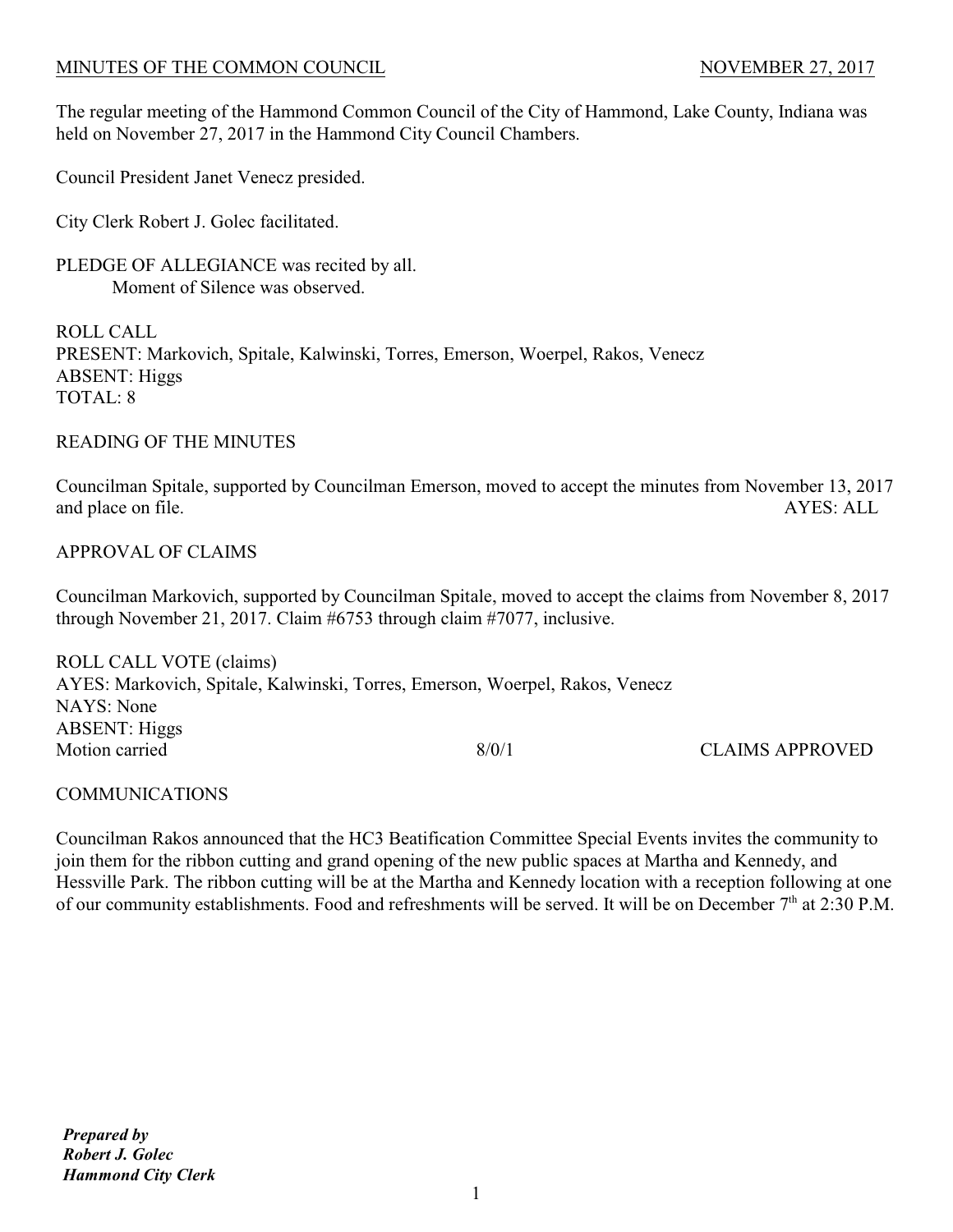## COMMITTEE REPORTS

Council as a Whole Committee - Councilman Woerpel - Brought out 17-32.

Finance Committee - Councilman Spitale - Brought out 17-33.

Community & Crime Watch Committee - Councilwoman Venecz - Announced upcoming meetings: E. Ham'd Pullman C.W.; Tues., Dec. 12; Ophelia Steen Center; 6:30 p.m. Edison C.W.; Wed., Dec. 6; 6:30 p.m.; Edison School Edison on the Road; Mon., Dec. 4; 4:00 p.m.; Golden Manor Senior Apt. (O'Bannon School Choir) Harrison Park C.W.; Tues., Dec. 5; 6:30 p.m.; VFW Irving C.W.; Fri., Dec. 1; 9:15 a.m.; Irving School Pulaski Park N.A.; Tues., Nov. 28; 6:30 p.m.; American Legion Whiting/Robertsdale C.W.; Thur., Dec. 14; 6:30 p.m.; Calumet College New Meeting on Wed., Dec. 13; 2:30 p.m.; Mount Zion Pleasant View Plaza

# ORDINANCE 3RD READING - FINAL PASSAGE

17-32 An Ordinance Creating a New Non Reverting Fund (Fund #205) for Park Department Donations

Councilman Woerpel, supported by Councilman Spitale, moved for passage.

ROLL CALL VOTE (passage) AYES: Markovich, Spitale, Kalwinski, Torres, Emerson, Woerpel, Rakos, Venecz NAYS: None ABSENT: Higgs Motion carried 8/0/1 ORDINANCE NO. 9395 PASSED

17-33 An Ordinance Creating a New Fund (Fund #256) for the City of Hammond Police Department for DUI Task Force Funds

Councilman Spitale, supported by Councilman Emerson, moved for passage.

Councilman Spitale - Until this year, the Hammond Police Department have used their General Overtime Account to pay for the officers. This grant for the DUI Task Force Funds will have its own account.

ROLL CALL VOTE (passage) AYES: Markovich, Spitale, Kalwinski, Torres, Emerson, Woerpel, Rakos, Venecz NAYS: None ABSENT: Higgs Motion carried 8/0/1 ORDINANCE NO. 9396 PASSED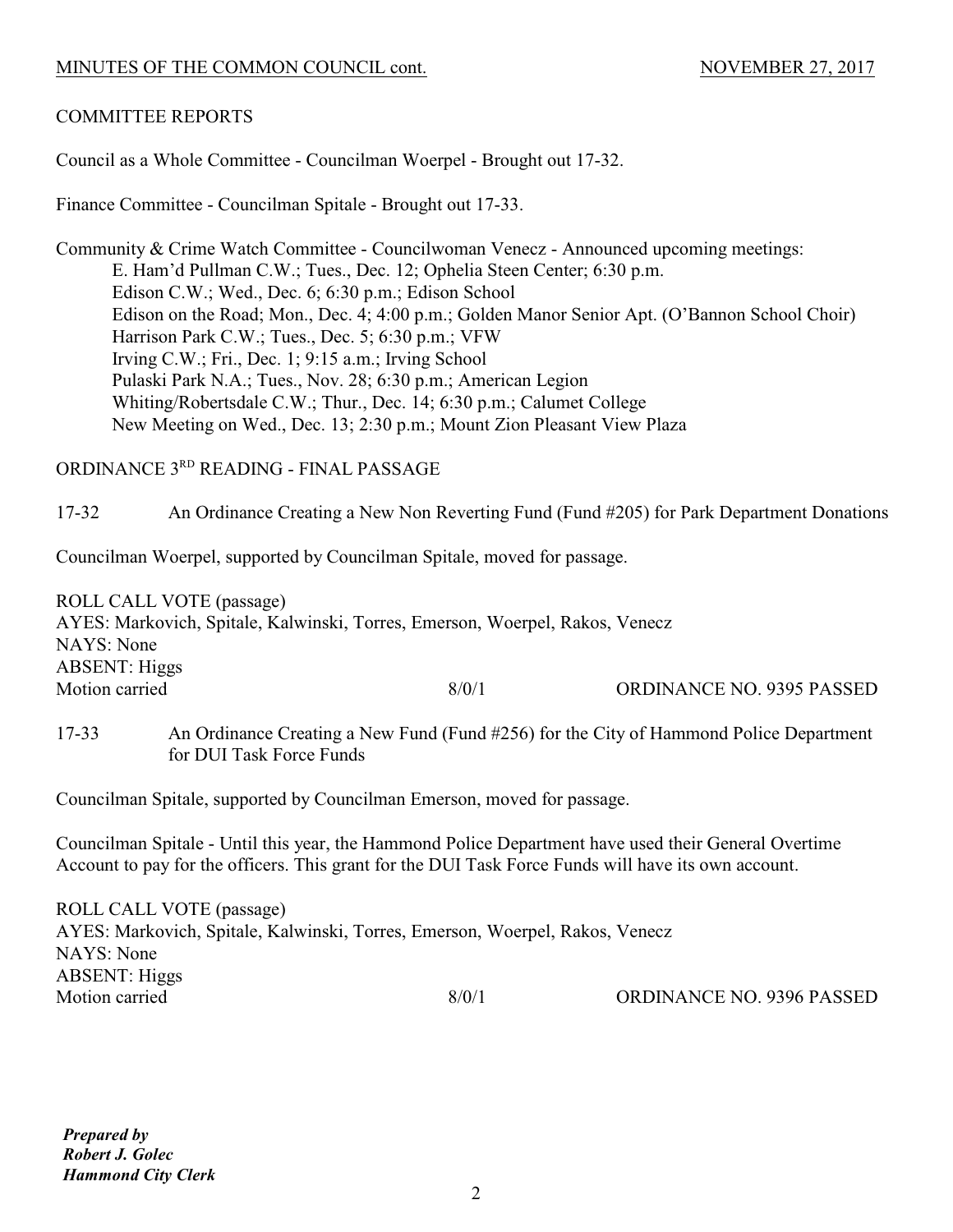## INTRODUCTION OF ORDINANCES

17-34 Authorizing the City Controller to Transfer Funds from One Line Item to Another within Various City 2017 Budgets

Councilman Woerpel, supported by Councilman Rakos, moved the proposed ordinance to  $1<sup>st</sup>$  and  $2<sup>nd</sup>$  reading and referred it to the Finance Committee. AYES: ALL

17-35 Creating a Rainy Day Fund (#245) for the City of Hammond

Councilman Spitale, supported by Councilman Emerson, moved the proposed ordinance to  $1<sup>st</sup>$  and  $2<sup>nd</sup>$  reading and referred it to the Finance Committee. AYES: ALL

17-36 Creating a New Fund (Fund #255) for the City of Hammond, for purposes of Receipt and Disbursement of FEMA Assistance to Firefighters Grant

Councilman Rakos, supported by Councilman Woerpel, moved the proposed ordinance to 1<sup>st</sup> and 2<sup>nd</sup> reading and referred it to the Finance Committee. AYES: ALL

17-37 Reclassifying Certain Lands in the City of Hammond for Zoning Purposes and Amending Ord. No. 8514 for Property Commonly Known as 121 142<sup>nd</sup> Street

Councilman Kalwinski, supported by Councilman Spitale, moved the proposed ordinance to  $1<sup>st</sup>$  and  $2<sup>nd</sup>$  reading and referred it to the Building & Zoning Committee with the Intent to Consider on December 18, 2017. AYES: ALL

RESOLUTIONS None

# NEW AND UNFINISHED BUSINESS

Councilman Woerpel - Earlier, or later, this year, Councilman Emerson and I put together some gaming funds to fix  $173<sup>rd</sup>$  from Chestnut, the part we share, Columbia to Chestnut, and then I had some left over funds and it was scheduled to be from Chestnut to White Oak. They came out, they put a curb in which was needed and because of the weather, which I totally get, they had to patch it up and leave it until the spring because of the fact that the pavement can't be as guaranteed when the temperature goes below 45 when they lay it. So, Councilman Emerson and I agreed that it would be better to wait til the spring and for them to finish the blacktopping job and no we haven't lost out mind. We're not leaving the street like that. I just wanted to make that point clear because I have been questioned on it a couple of times. If that was all we were doing was putting in that curb and leaving the street like that and to that question is no.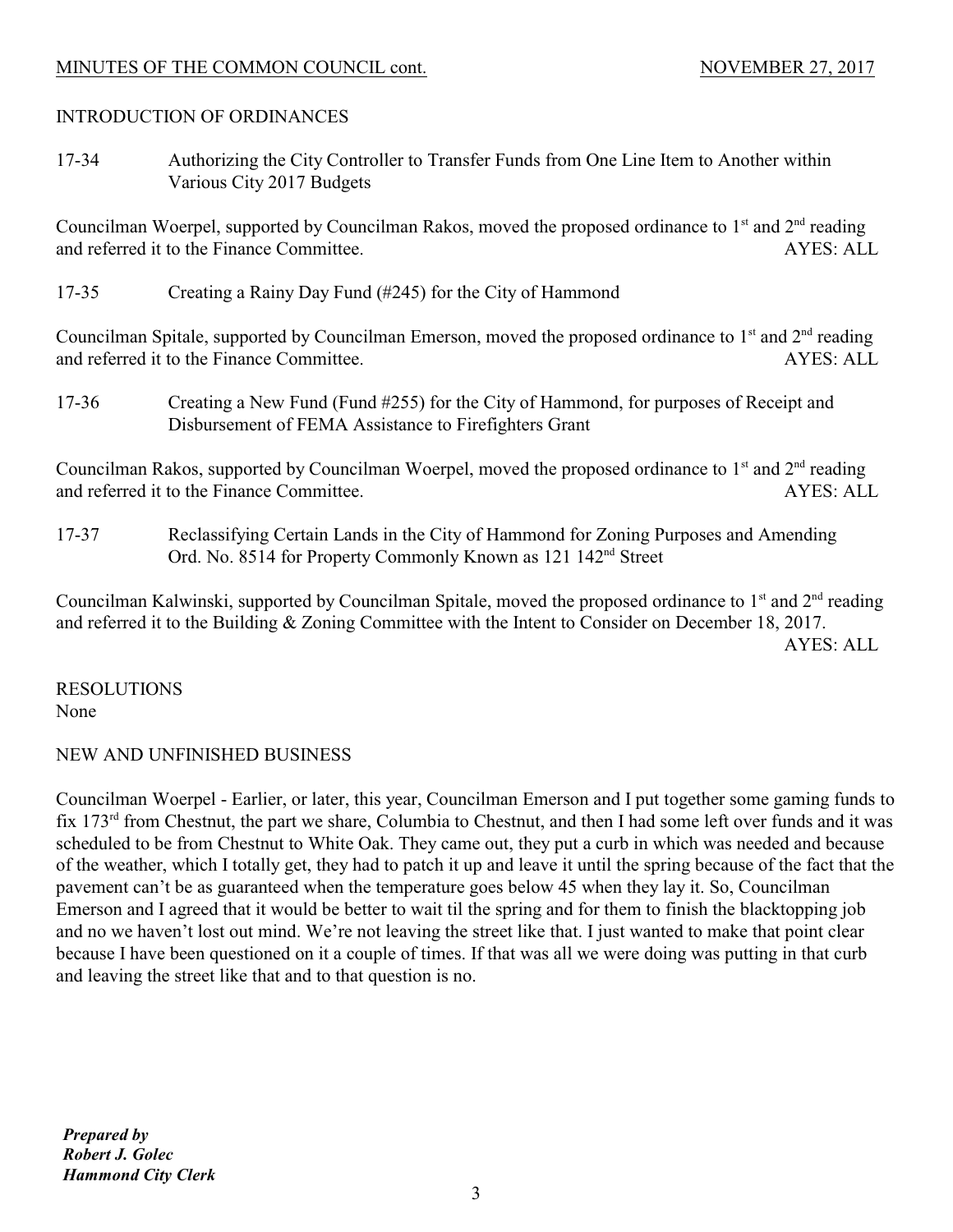# NEW AND UNFINISHED BUSINESS cont.

Councilman Torres, supported by Councilman Markovich, moved to send a letter to the City Engineer to research what would be the cost of establishing a quiet zone at 5100 Sohl at Michigan Central Railroad. I understand there's got to be structural improvements and whatever else is needed. I would like to know what the cost of that would be. There's at least four senior buildings there, two in the Renaissance, the Humphry, and the Hammond Elderly, plus the other residents and they're kind of fed up with the tooting of the horns at 2 and 5 o'clock in the morning. I believe I heard sums that have been as much as \$250 thousand. I don't know if that's gone up or not but I would just like to know what the figures are. AYES: ALL

# LETTER SENT: NOVEMBER 28, 2017

Councilman Torres - I'd also like to comment on the improvements at Columbia Park. I know today they are pouring asphalt on that. But I too am concerned about, they started about mid-October and I'm concerned about the weather. At this time of year it is unpredictable.

Councilman Torres, supported by Councilman Markovich, moved to send a letter to the City Engineer to see what the progress is at Columbia Park.

LETTER SENT: NOVEMBER 28, 2017

# PUBLIC EXPRESSION

Carl Wolf - Here to urge the council to consider and pass the deferred action for childhood arrivals for DACA resolution that has been presented to the council members by e-mail and he also brought copies. Believes it is a good opportunity for the council to condemn President Trump's recision of DACA. It is important that the residents of this city see that their first line of elected representatives stand with them.

Carlotta Blake-King - Now that we've passed the School City of Hammond Referendum, one of the biggest items that folks were afraid of is the influx of the Illinois folks coming into our city and utilizing our schools. Major concern is that we're building schools for Illinois parents. What are we gonna do about it? Perhaps we can explore an ordinance stating that a parent or guardian sign a document stating that they are a Hammond resident and make them subject to a penalty if they are not. As legislators, I am asking you to protect our investment.

Rocharda Moore-Morris - Here on same issue. This is citywide. It was at all the schools that the parents began to talk about the residents from Chicago being registered at their schools. They are using addresses of people who live in the city of Hammond. It is very obvious that this is having an impact. We ask that you and the School Board of Trustees work together. This is impacting the entire city.

*Prepared by Robert J. Golec Hammond City Clerk*